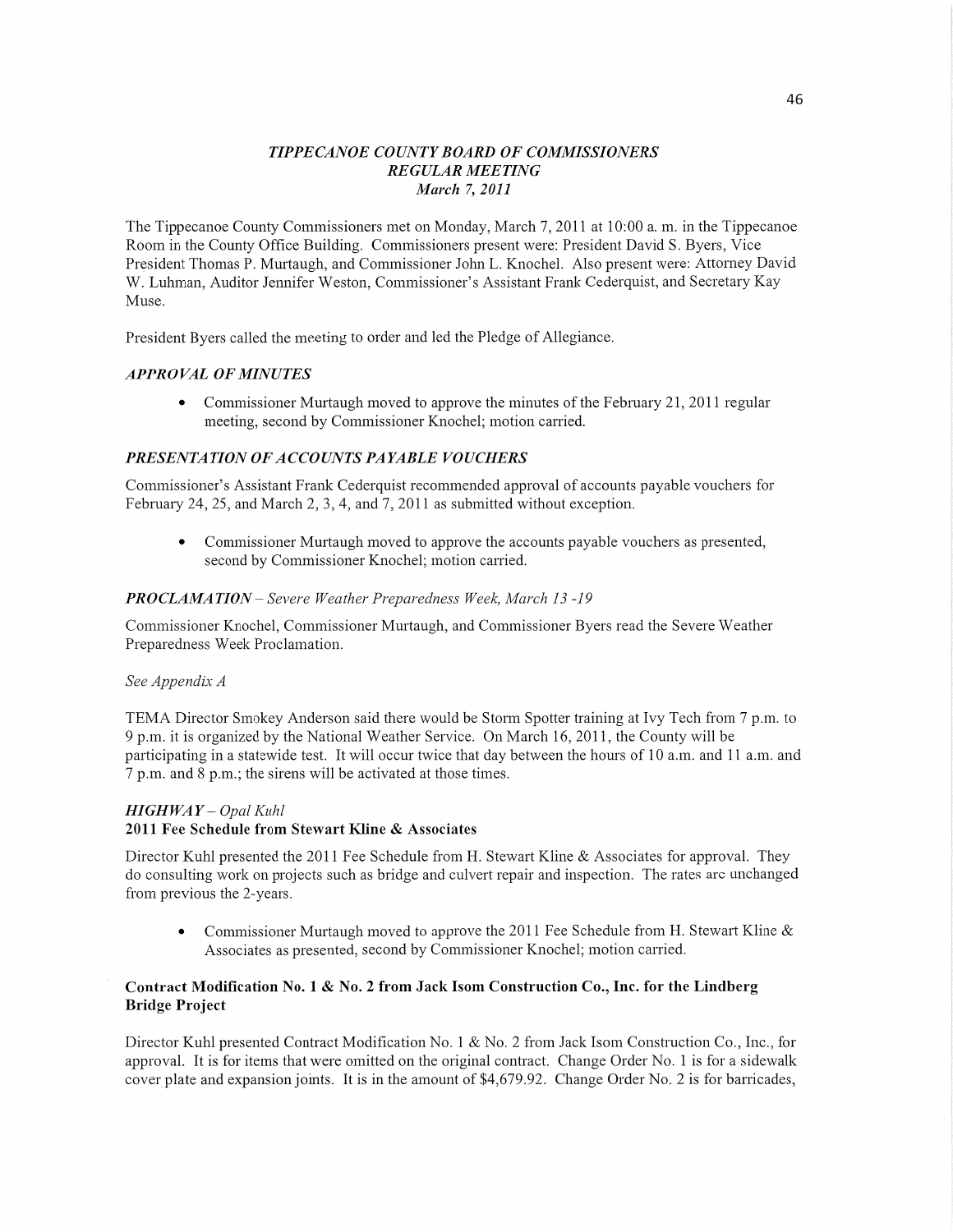a road closure sign assembly, and a construction sign. It is in the amount of \$4,458.30. The total amount of the contract is \$4,285,931.70.

**0** Commissioner Murtaugh moved to approve Contract Modification No. 1 & No. 2 from Jack Isom Construction Co., Inc. for the Lindberg Bridge Project as presented, second by Commissioner Knochel; motion carried.

#### **Temporary Easement Grant** — **Parcel** No. **2** for the **Eisenhower Road Drainage Project**

Director Kuhl presented **a** Temporary Easement Grant for Parcel No. 2. It is in the name of Buck Ridge Homeowners Association and in the amount of \$150. It is for excavation work around a pipe coming from a pond owned by **them.** 

**0** Commissioner Murtaugh moved to approve the Temporary Easement Grant for Parcel No. 2 in the name of Buck Ridge Homeowners Association as presented, second by Commissioner Knochel; motion carried.

#### **Ordinance 2011-08-CM** — **second** reading of **Traffic Schedule regarding Speed** Limits

Director Kuhl said that she received one inquiry requesting more information. However, they were not against the changes. These roads do not currently have a posted speed limit. The statutory speed limit is 50 mph. on all roads that do not have a speed limit posted. If approved the effective date would be April 1, 2011.

*'* Changes are as follows:

The Tippecanoe County Code Chapter 72, Schedule 1, Traffic Schedule regarding Speed Limits, be amended to delete the following and re-adopted as so amended *(see Ordinance 2011-08-CM):* 

| Road/Street      | Location                                           | <b>Speed Limit</b><br>(m.p.h.) | Temp Speed<br>(m.p.h.) | Ordinance  | Date          |
|------------------|----------------------------------------------------|--------------------------------|------------------------|------------|---------------|
| Old CR 350 South | From Dead End (east of US<br>52) to Newcastle Road | 40                             | NA                     | 2008-21-CM | $1 - 17 - 08$ |

The Tippecanoe County Code Chapter 72, Schedule I, Traffic Schedule regarding Speed Limits, be amended to include the following:

| Road/Street      | Location                                                                | Speed Limit<br>(m.p.h.) | Temp Speed<br>(m.p.h.) | Ordinance  | Date         |
|------------------|-------------------------------------------------------------------------|-------------------------|------------------------|------------|--------------|
| CR 100 East      | From SR 28 to 300 feet<br>North of CR 1050 South                        | 45                      | <b>NA</b>              | 2011-08-CM | $4 - 1 - 11$ |
| Old CR 350 South | From Dead End (east of US<br>52) to CR460 East                          | 30                      | <b>NA</b>              | 2011-08-CM | $4 - 1 - 11$ |
| Wyandotte Road   | From 800 feet West of<br>Dayton Road to 800 feet<br>East of Dayton Road | 40                      | <b>NA</b>              | 2011-08-CM | $4 - 1 - 11$ |

Commissioner Byers asked for public comments on Ordinance 2011-08-CM. There were no comments.

**0** Commissioner Murtaugh moved to approve Ordinance 2011-08-CM on second reading, second by Commissioner Knochel;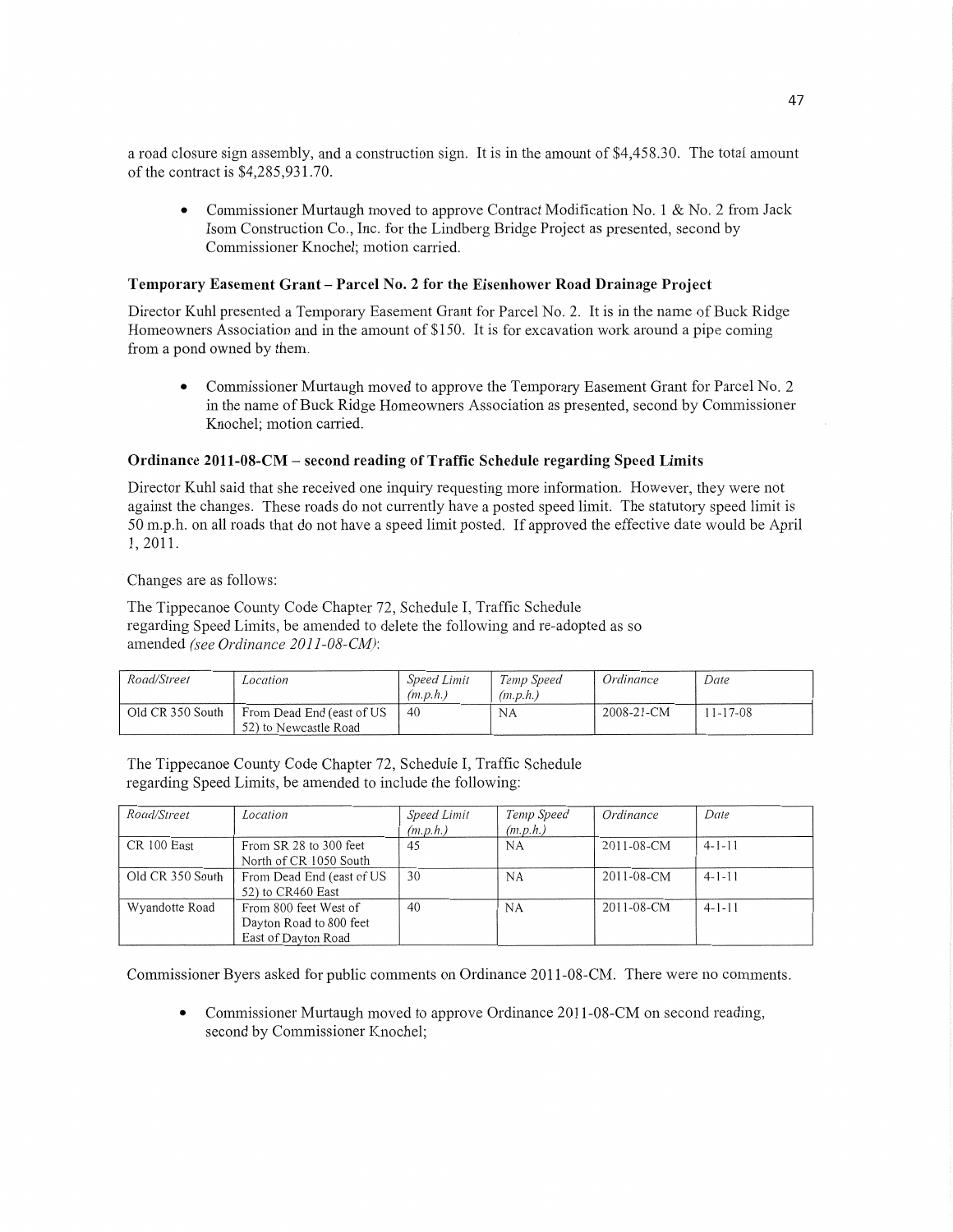Auditor Weston recorded the vote:

| <b>Byers</b> | Yes |
|--------------|-----|
| Knochel      | Yes |
| Murtaugh     | Yes |

Ordinance 2011-08-CM passes 3-0 on second and final reading.

#### Change Order from **Milestone/Indiana Department** of **Transportation** for Bridge No. 209 **Project**

Director Kuhl presented Change Order No. 4 and Change Order No. 5 from Milestone Construction Company and the Indiana Department of Transportation for the Bridge No. 209 Project. Change Order No. 4 is for additional structural backfill and B borrow fill for the MSE Wall. It is in the amount of \$32,750.08. Change Order No. 5 is for additional borrow it is in the amount of \$3,529.71.

*0* Commissioner Multaugh moved to approve Change Order No. 4 and Change Order No. 5 from Milestone Construction Company and the Indiana Department of Transportation for the Bridge No. 209 Project as presented, second by Commissioner Knochel; motion carried.

## *GRANTS* — *Laurie Wilson*

Grant Administrator Laurie Wilson requested permission to accept a \$5,000 grant from the Indiana State Department of Health. It will be used for part-time and supplies.

**0** Commissioner Murtaugh moved to grant permission to accept the Indiana State Department of Health Grant as presented, second by Commissioner Knochel; motion can'ied.

Court Services Coordinator Lisa Smith requested pennission to apply for *a* \$27,330 Drug Free Coalition Grant it is for instructor hours and books for the PRime education class.

**0** Commissioner Murtaugh moved to grant permission to apply for the Drug Free Coalition Grant as presented, second by Commissioner Knochel; motion carried.

#### *RECORDER* — *Shannon Withers*  Fidlar **Contract** for "CrowdForce"

Deputy Recorder Shannon Withers presented an amendment adding "CrowdForce" to the Fidlar Contract. It will allow the Recorder's office to use "CrowdForce" for back indexing if necessary. Fidlar has been contracted to scan aperture cards for the years 1977 thru 1985. It is the intention of the Recorder's office to accomplish this during normal working hours. However, this service will be available if necessary and it is funded through the Recorder's Perpetuation Fund.

**0** Commissioner Murtaugh moved to approve the amendment to the Fidlar Contract as presented, second by Commissioner Knochel; motion carried.

## **HUMAN RESOURCES** Shirley Mennen

Director Shirley Mennen presented a Consultant Contract Renewal with R.E. Sutton and Associates. The rate is unchanged at \$12,600 per year, and has been reviewed by the County Attorney. R.E. Sutton provides assistance with insurance matters and recommends insurance carriers. They also monitor the County's compliance with new regulations and provide education seminars.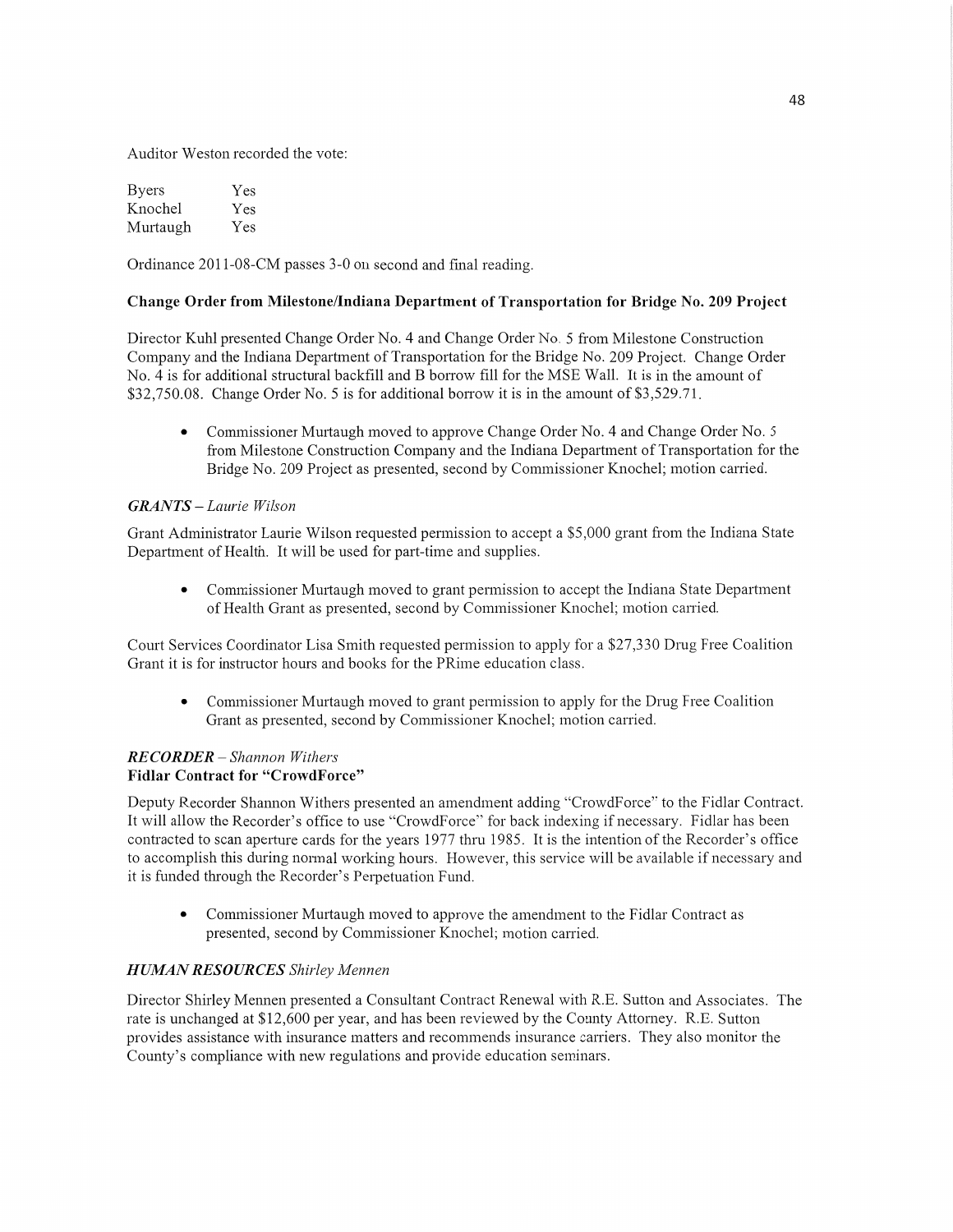**0** Commissioner Murtaugh moved to approve the Contract with R.E. Sutton and Associates as presented, second by Commissioner Knochel; **motion** carried.

Commissioner Knochel stated that this contract is probably one of the **most** important contracts the Commissioners have signed. If it were not for R.E. Sutton the County's insurance rates would probably be higher than they currently are.

#### MI *T S* — *Dave Sturgeon*  SIS **Software Contract**

Director Dave Sturgeon said **that** the Server Room Infrastructure Modification would not be presented today. Modifications to the agreement were not completed in time for the meeting. However, an agreement with Software Information Systems **(SIS)** is ready for approval.

Director Dave Sturgeon presented a contract with Software **Information** Systems **(SIS)** for approval. It is for consultant services for the migration of the AS400 server. They will assist with moving data and ge<sup>t</sup> the system updated. It is in the amount of \$6,000.

**0** Commissioner Murtaugh moved to approve the contract with SIS as presented, second by Commissioner Knochel; motion carried.

## *HEALTH* **—** Ron *Cripe*  **Ordinance 2011—09-CM** second reading, **Health Department Fees**

Director Ron Cripe presented Ordinance 2011-09-CM for approval on second reading. Fees for items such as birth certificates, restaurant and food retail inspections will be increasing slightly. He stated **that**  he has not received any negative feedback from the public on this issue.

Commissioner Byers asked for public comments. There was none.

**•** Commissioner Murtaugh moved to approve Ordinance 2011-09-CM on second and final reading, second by Commissioner Knochel

Auditor Weston recorded the vote:

| <b>Byers</b> | Yes |
|--------------|-----|
| Knochel      | Yes |
| Murtaugh     | Yes |

Ordinance 2011—09-CM passes 3-0 on second and final reading.

Director Cripe requested **that** this ordinance not take effect until April 1, 2011.

**0** Commissioner Murtaugh moved to make Ordinance 2011-09-CM effective April 1, 2011as requested, second by Commissioner Knochel; motion carried.

## *SPONSORSHIP A GREEMEN* TS

#### **Round** the **Fountain** Art **Fair, Inc.**

Andrea Schmidt representing the Round the Fountain Art Fair, Inc. Committee presented a sponsorship agreement for the Round the Fountain Art **Fair,** which will be on May 28, **2011.** It is the same as previous years except for the date.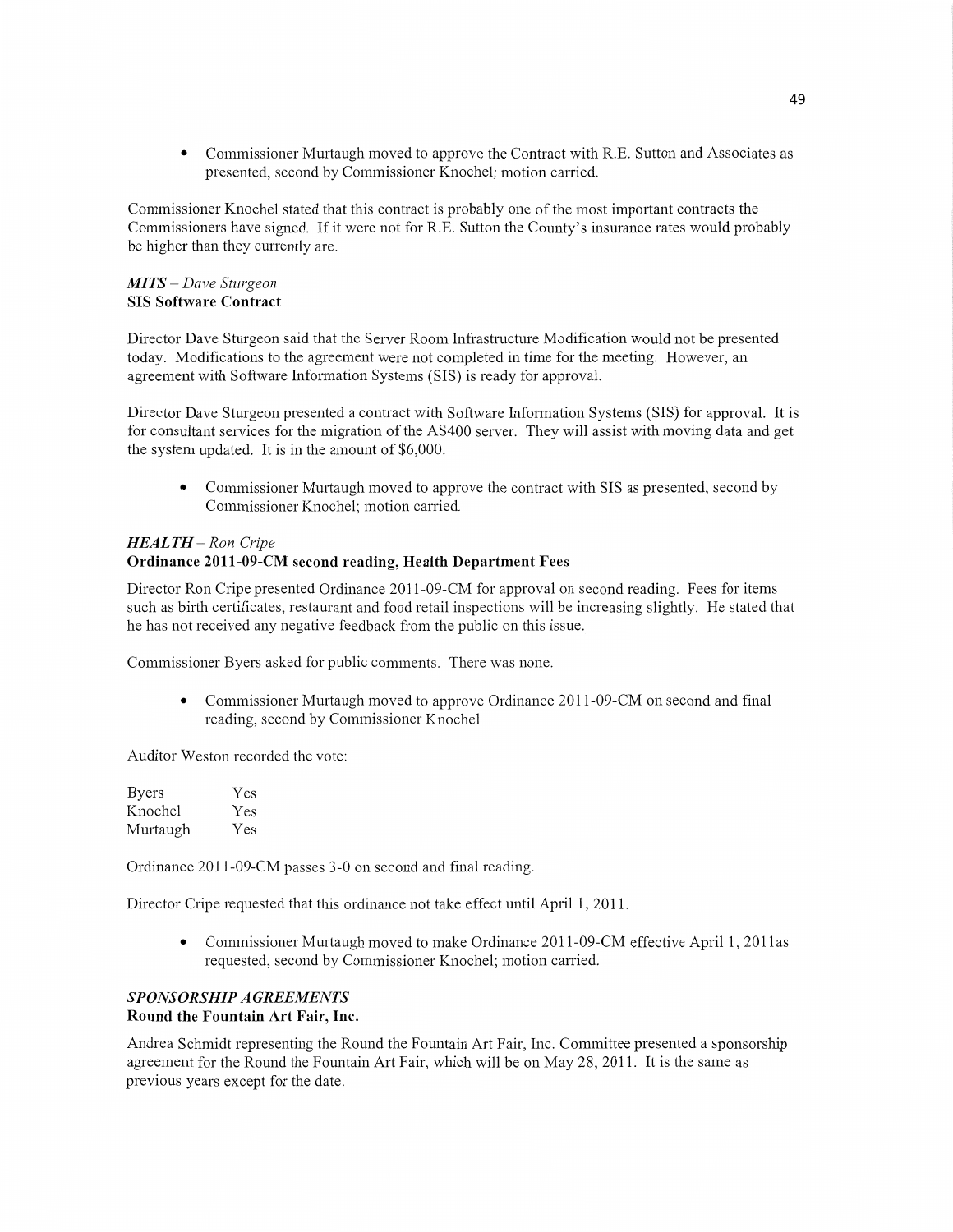**0** Commissioner Murtaugh moved to approve the agreement with Round the **Fountain** Art **Fair,**  Inc. as presented, second by Commissioner Knochel; motion canied.

## **CASA Tippecanoe Child Abuse Prevention Chapter**

Director Colleen Hamrick presented **<sup>a</sup>**sponsorship agreement for April, which is Child Abuse Prevention Month. To kickoff the month, there is a Proclamation reading on April 1, 2011 and the Courthouse Will be decorated With blue ribbons throughout the **month.** 

**0** Commissioner Murtaugh moved to approve the agreement with CASA as presented, second by Commissioner Knochel; motion carried.

## *VILLA* — *Applications*

**0** Commissioner Murtaugh moved to approve the application to the Villa from Laura Atwell, second by Commissioner Knochel; motion carried.

## *APPOINTMENTS* — *Common Wage Board*

**0** Commissioner Mur'taugh **moved** to appoint Jean Hall to the **Common** Wage Board for projects in the city of Lafayette and for projects for the Tippecanoe County School Corporation, second by Commissioner Knochel; **motion** carried.

## NE WB *USINESS*

None

## *REPORTS* ON *FILE*

Treasurer Mail & Duplicating Tippecanoe County Public Library Wabash River Heritage Corridor Crystal Creek Boarding Kennel Parks & Recreation

## *UNFINISHED BUSINESS*

Commissioner Knochel said **that** the contract for the Courthouse Windows would be ready for the next Commissioners meeting.

Commissioner Byers reported that construction at the Fairgrounds is making progress.

## *PUBLIC COMMENT*

None

Commissioner Murtaugh moved to adjourn.